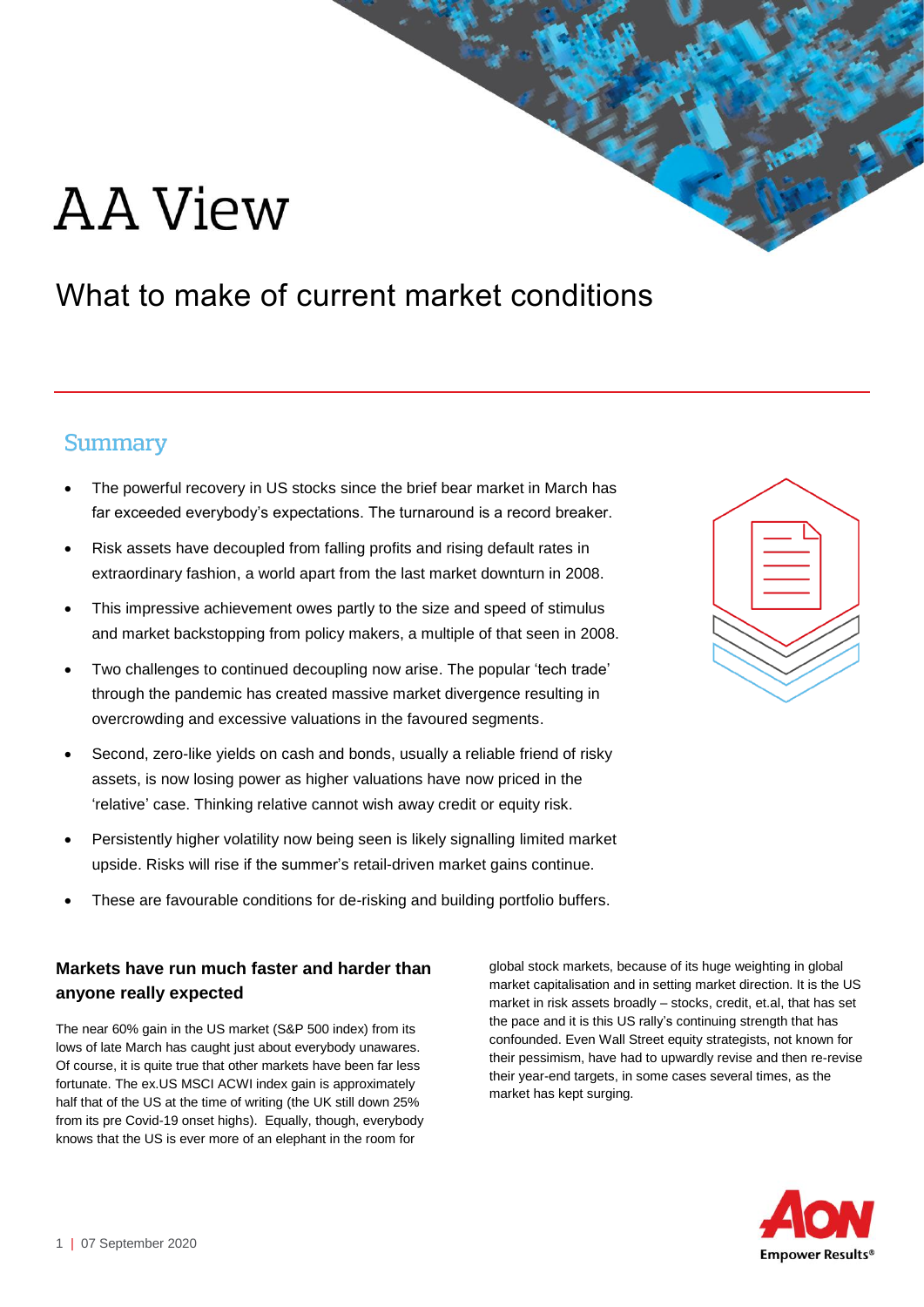The asset allocation team's advice was to add to exposures by way of rebalancing into equities in late March when it looked as though markets had overshot. The turnaround was very swift. After the first 25% gain in the US market, our enthusiasm to share in the rebound waned. In common with most market observers, this was to underestimate market strength.

This astonishing and acutely V-shaped market rebound has toppled records. Our COVID-19 updates observed the February/March 2020 falls as the swiftest ever bear market on record (a mere 16 days to drop 20%) but another record has now been set – this is the fastest ever market turnaround in history, a mere 126 trading days to recapture the February 2020 highs. Compare that with the nearly six years it took to recapture the 2007 stock market highs before the global financial crisis, and one gets a sense of the scale of what has happened.

The same applies to credit. February/March was the fastest ever credit bear market in the sheer speed with which spreads rose. The recovery since has been as impressive as that in stocks.

#### **Awesome decoupling from pandemic's corporate impact**

That markets have been able to do this through a pandemic is a triumph, of sorts. The small wobble over the past few trading days does not take away much from the feat to get the S&P 500 index and US high yield spreads to reach the 3500 and 500 basis points (bps) level, respectively, at the start of September.

It is not as though the pandemic's effects on corporate profits and cash flows have been mild. Even if we assumed that next year's optimistic corporate earnings recovery projections from analysts materialise fully, earnings would still be below their pre-COVID-19 onset highs a year from now, i.e. a two-year period will have elapsed just to catch-up. The disconnect between earnings and the market is clear from the chart below. The current 23x next twelve months earnings multiple for the S&P 500 index has only been seen previously in the year 2000.



**How the S&P 500 decoupled from profits**

*Source: FactSet*

-

High yield is similar. Spreads have fallen back to levels which normally signal benign, not stressed, credit conditions. The last time we saw the current default rate of 7% (end July data from Moody's) was during the financial crisis, but spreads were then at 1500bps, not 500bps as now. Spread markets do, of course, anticipate default rates looking ahead, and Moody's expects the default rate to reach double digits by early 2021 as shown.





*Source: FactSet*

In investment grade credit, the focus of Federal Reserve support for risky assets (and the European Central Bank and the Bank of England too), the 5x ratio of agency downgrades to grades of US corporate bonds by seen for 2020 to date (Bloomberg data) should, on previous downturn experience, have seen spreads of at least double the 130bps we see today.

#### **Stimulus scale and 'backstopping' all important to decoupling success**

We do not have to go far to explain this extraordinary market decoupling. The policy response has been very different to the 2008-9 crisis. The rule of '3x' has applied in this crisis; the size of the monetary and fiscal stimulus has so far been about three times the size of that seen in 2008/9. It goes beyond a size factor. It is also about *speed* and the *number* of actions employed. In 2007/8 as the crisis broke, the number of Federal actions in the US amounted to five in the first three months. By the middle of June, the third month of the COVID-19 crisis, some 29 Federal actions had already been seen<sup>1</sup>. Perhaps most importantly, in contrast to 2008, the US central bank stepped into credit markets in a way never seen before or even envisaged. The combination of quantitative easing and announcement of intervention in credit markets from the US central bank closed the market distress loop, at once liquifying, keeping access open even to companies in trouble and backstopping investors' exposures with the promise to bring the weight of its unlimited balance sheet to bear against sellers.

**<sup>1</sup>** Cogent Strategies, June 15 2020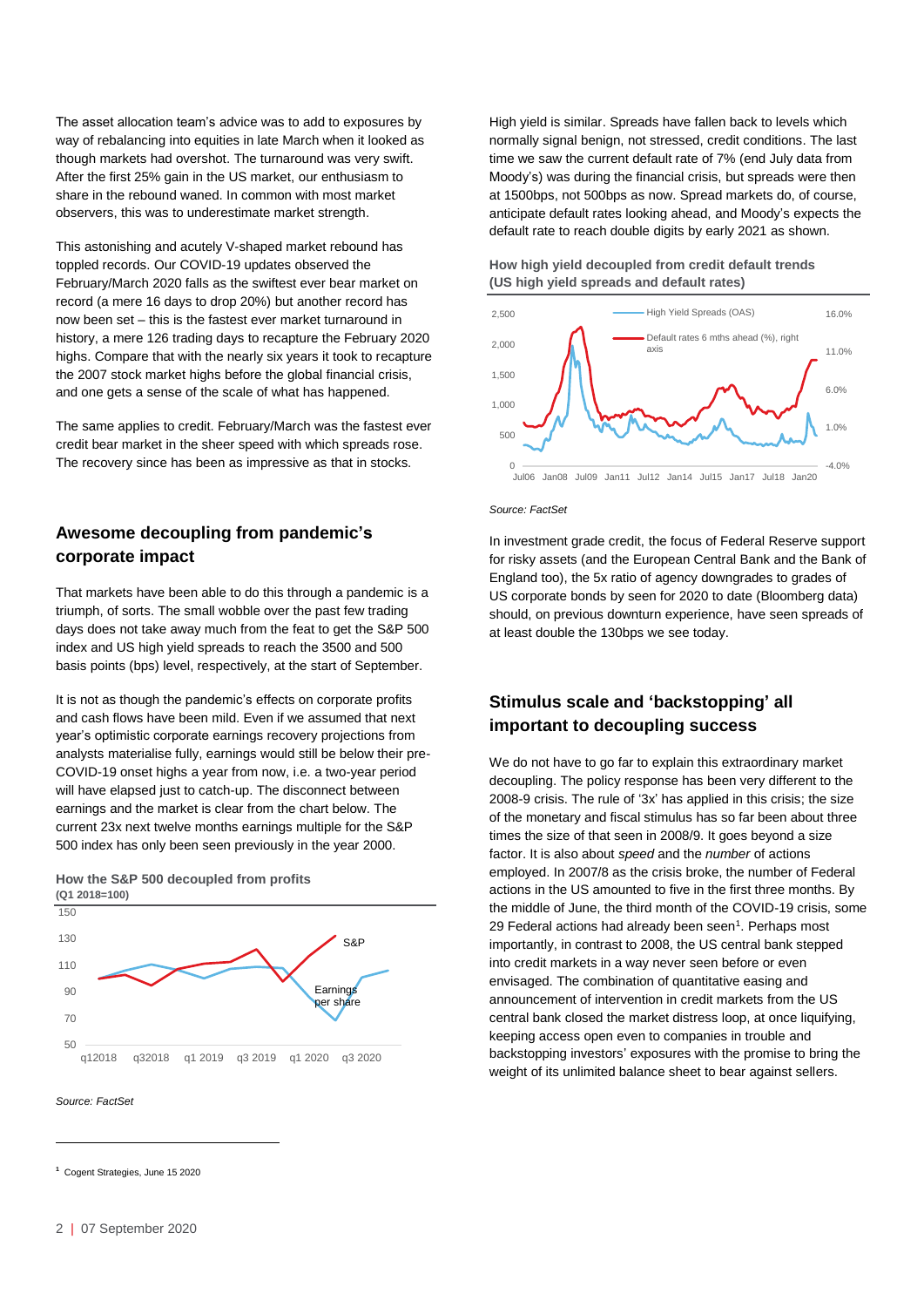Eye-catchingly, the credit market backstop has opened the market to record issuance levels – as shown in the chart below, tracking the numbers just before and just after the onset of the crises in 2008 and 2020. The contrast is telling.

**A world apart for credit issuance: 2008 and 2020 compared High Yield bonds (US \$ million)**



*Source: Bank of America Merrill Lynch*

We should also note that the declaration of intent to do all it takes by the Federal Reserve has been far more important than the intervention itself. It is no coincidence that risk assets hit their lows on March 23, the day that the Federal Reserve announced its open-ended asset purchases. In fact, Federal Reserve purchases since have been small against market size. This also means that plenty of dry powder now remains for the Federal Reserve to do more, if required. Investors know this.

#### **Challenges to continued decoupling appear – the 'tech trade' and its limits**

Let us look ahead. The Federal Reserve's market rescue initiatives have been wildly successful, but investors know that if corporate woes continue, it is not enough. Central banks cannot take over bankrupt companies. Ultimately, economic conditions matter. So, the investor hunt has been strong in the past few months for areas less exposed to weak conditions. This is where technology and its various spinoffs and offshoots (that extend well beyond the confines of the technology sector index) have come in as many companies in these areas have seemed immune to, or even benefited from the pandemic. Other sectors, most oddly the consumer discretionary sector (though Amazon being near half the sector's capitalisation weight explains it well), also have defensive winners from these trends.

On our estimates, using rules of thumb that assign defensive attributes to each sector's profile of the US market, over 40% of the US market appears more defensively placed relative to the other 60%. This readily explains the year's extraordinarily divergent performance with energy, financials' and real estate deeply in the red, but with IT, consumer discretionary and communication services sectors up well over 20% on average. It is not exactly often that the gap between the best and worst

<sup>2</sup> S&P 500 Energy sector down 42.4% and Technology sector up 38.6% in the year to September 1.

performing sectors in the US has reached 80% in a matter of months! 2 . Not all this sector divergence is about the search for shelter in the pandemic, but it has been a key driver.

The snag is that this bidding up of the better placed sectors and companies in this broad 'tech trade' has arguably now gone too far. Some of the large companies that have been key counters here have become overbought and expensive. Though these companies have had years of strong performance, their valuations did not, until recently look that extended, given strong business models and seemingly invulnerable return on equity and margins. These supported price gains over a prolonged period. Ultimately, though, there is a price ceiling for everything. As the table below shows, the pandemic chase may have (finally) raised prices of some of the key megacap tech stocks to levels just too high to keep buyers coming in. The PEG ratio – the ratio of the PE to expected growth in earnings is particularly revealing in showing the extent of the valuation run-up.

|                  |                  | Sep 1 | Pre-COVID  | 10-year |
|------------------|------------------|-------|------------|---------|
|                  |                  | 2020  | 19 high's  | median  |
|                  |                  |       | (Feb 2020) |         |
| <b>Apple</b>     | PE (last 12      | 39x   | 34x        | 22x     |
|                  | months)          |       |            |         |
|                  | PCF (Cash        | 28x   | 21x        | 11x     |
|                  | Flows)           |       |            |         |
|                  | <b>PEG</b> ratio | 3.1x  | 1.7x       | 1.1x    |
| <b>Microsoft</b> | PE.              | 39x   | 35x        | 22x     |
|                  | <b>PCF</b>       | 29x   | 27x        | 13x     |
|                  | <b>PEG</b> ratio | 2.3x  | 2.3x       | 1.6x    |
| <b>Alphabet</b>  | <b>PE</b>        | 38x   | 32x        | 29x     |
|                  | <b>PCF</b>       | 22x   | 20x        | 18x     |
|                  | <b>PEG</b> ratio | 2.4x  | 1.6x       | 1.2x    |

**Tech megacaps: Valuation ready reckoner (FactSet data)**

What are the implications if this chase has run up against its logical limits? It does not necessarily mean a big rotation into and outperformance from the trailing value sectors of energy and financials. However, it probably signals much less differentiated sector performance looking ahead<sup>3</sup>. More importantly perhaps, it also suggests that the technology megacaps' valuable anchoring function for the market's recovery and strength is weaker.

This does not on its own presage large market falls, more a pattern of higher volatility. This is already signalled by the way the volatility markets are behaving. Implied volatility signalled by the VIX index had stopped falling some time ago, decoupling from the rising equity market. The gap between realised and implied volatility has been rising in the past month, an early warning signal of the recent market wobble.

#### **'Let's be relative' is a powerful support, but limits here are appearing also**

'Don't look at PE's, look at the Equity Risk Premium', has been a recent call from some market bulls. There is something in this –

<sup>3</sup> See AA View: *Will value stocks ever make a come-back*? July 2020, for a discussion of a potential catch-down effect in technology rather than a value stocks catch-up.

-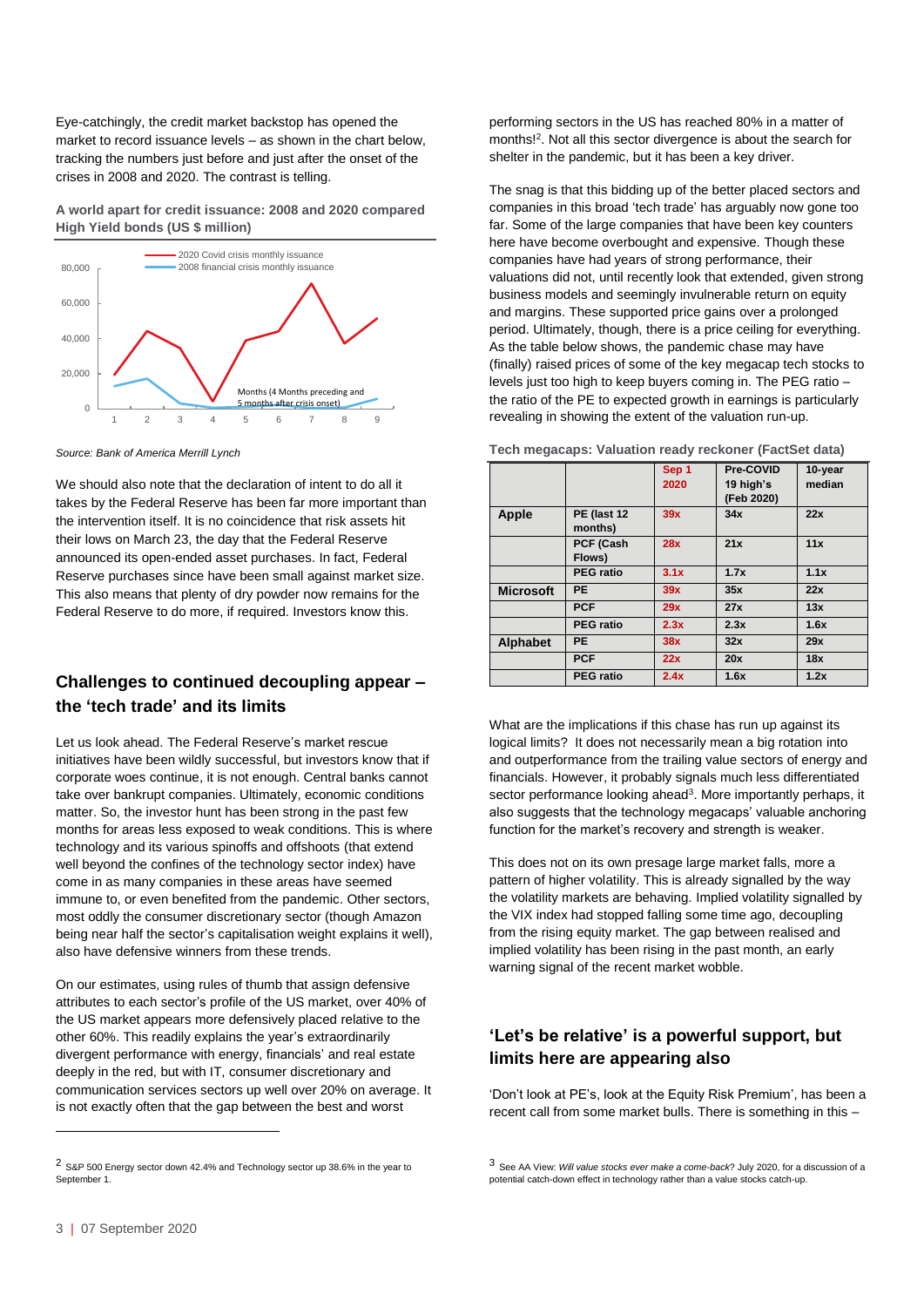and in fact, there has been something in this for a long time. The almost unbroken twelve-year long bull market (the 2020 bear market was so brief as to almost not count in a US market context) has drawn a lot of support from the behaviour of bond yields which have sunk to lower and lower levels. As we have always said, the equity risk premium (ERP), a measure of relative valuation versus bonds has been a loyal friend of the US equity market for a long period, and the pandemic experience is no different. The equity risk premium (see chart) has been rising recently, not because equities have intrinsically become more attractive, but because expected returns from bonds have fallen faster than the valuation increase from rising PE ratios has dented returns from equities. So far so good for the market.





*Source: Aon, FactSet*

Three problems arise on a closer look. First, the economic exposures of credit and stocks have not gone away, so this relative case works only so long as the corporate ship is on a reasonably even keel. If the pandemic's economic follow through is weak, depressed corporate profits and credit losses from an agency downgrade or default will still matter. Relative value approaches cannot offset corporate fundamentals indefinitely. Second, the fact is that the ERP has not really worked in non-US markets to the same extent. To many, this shows that investors do think about absolute attractions of risky assets rather than just on a relative basis. Thirdly, the relative value argument, which has kept investors engaged in risky assets through the pandemic may also be reaching its limits, i.e. the relative case has now been 'priced in'. When US corporate bond yields have fallen below the rate of inflation as at present, or average stock valuation levels in the areas of the market that investors want to hold have reached very high levels, investors cannot be blamed for baulking at the risk taken to earn a precarious pick up over government bonds.

Institutional investors appear already to be hesitant and the retail driven nature of the recent market gains from June could be an early sign of exhaustion in the relative case for risky assets<sup>4</sup>. If thinking relative has already taken valuations in credit and

-

equities to lofty levels, it is reasonable to think that this cannot be counted on to *keep* markets rising.

#### **Drawing it together**

Where does all this leave us? The decoupling of markets from the pandemic has been hugely impressive. The impact of the vast stimulus and the comprehensive market backstops used by central banks have been far more powerful than we and most others allowed for. The technology trade phenomenon and the power of the equity risk premium have both also strongly supported the market's decoupling from the pandemic's effects on the economy and corporate profits.

However, there are challenges as we look ahead. The economic and corporate risks from the pandemic's follow through have not disappeared; shelter from the tech-trade (and its offshoots) has become too expensive; relative valuation arguments may also have reached an exhaustion point. Although the market's ability to shrug aside the pandemic effects has been badly underestimated, a continuation of the decoupling success seen over the past few months is no longer assured.

This does not necessarily mean large market falls are to come, even though this is possible. Rather, our take-away is that this is an outlook of relatively high volatility with limited assurance of return, i.e. a market more appropriate for taking risk off the table. The incentive to de-risk will be stronger if the current, more retail-driven, market 'melt-up' seen through the summer continues for much longer. If this happens, it should be obvious that risks will rise of much more adverse market outcomes later.

In current conditions of high uncertainty all around on multiple fronts, whether it is the pandemic's course, geopolitics and protectionism and of course, the approaching US election season, the case for strengthening portfolio resilience through diversification into less-correlated assets is strong.

<sup>4</sup> Retail trades appear to have gone from 10% of market trades in 2019 to recent levels of about 25% according to some market sources.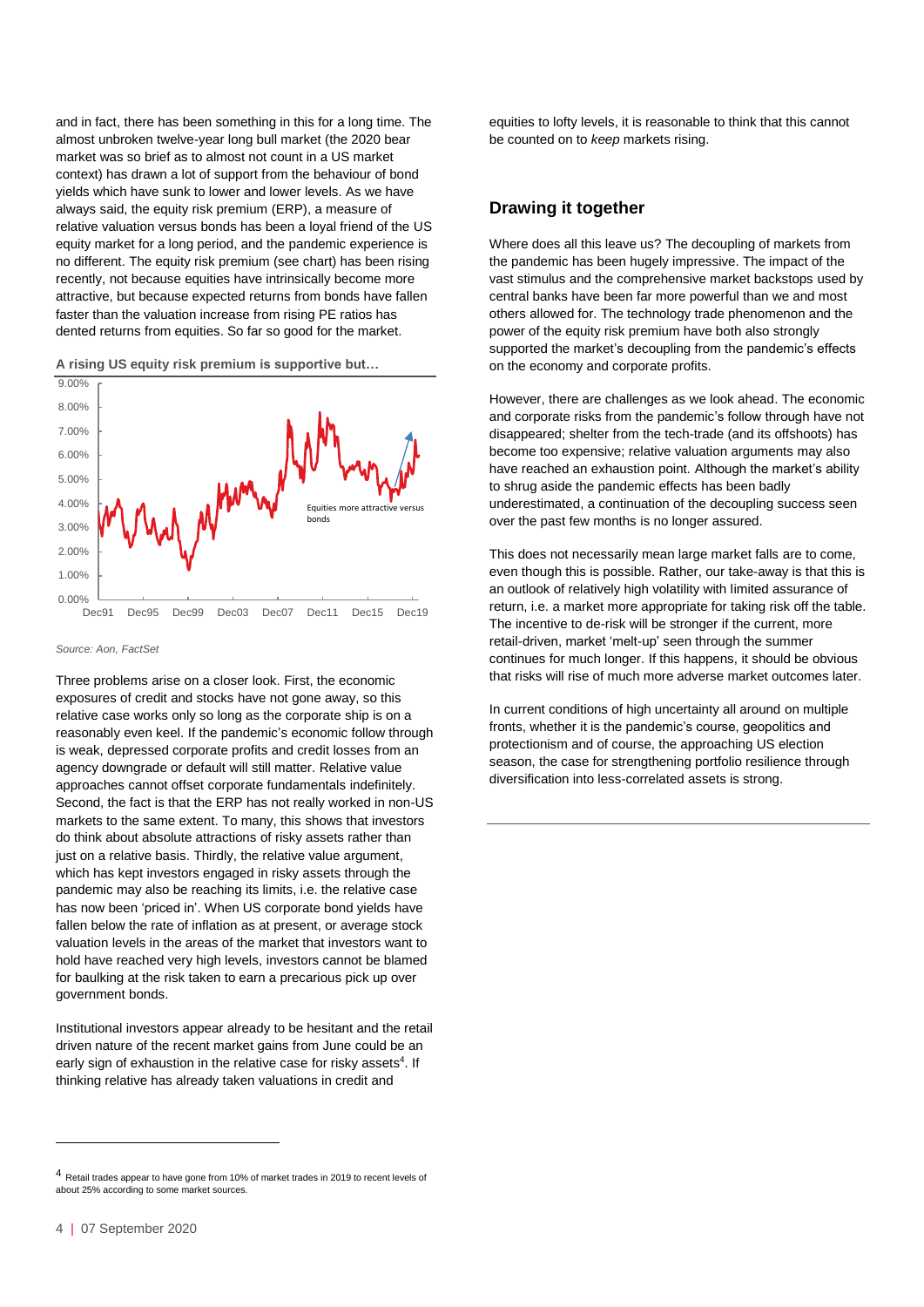#### **Contacts**

**Tapan Datta Global Asset Allocation** Aon Retirement and Investment Global Asset Allocation Team +44 (0)20 7086 9605

#### Aon's Global Asset Allocation Team

#### **Where are we in the economic cycle? What is the relative value of different asset classes? How are technical factors, such as regulation, impacting prices?**

Aon's Global Asset Allocation team continually asks and answers questions like these. We use insights to help clients make timely decisions.

With over 160 years of combined experience, the team is one of the strongest in UK investment consultancy today.

Our experts analyse market movements and economic conditions around the world, setting risk and return expectations for global capital markets.

The team use those expectations to help our clients set and, when it is right to do so, revise their long-term investment policies.

We believe that the medium term (1–3 years) has been under-exploited as a source of investment performance. Maintaining medium term views that complement our expectations for the long term, we help our clients to determine when to make changes to their investment strategy.

#### **Copyright © 2020 Aon Solutions UK Limited**

Aon Solutions UK Limited is authorised and regulated by the Financial Conduct Authority. Registered in England & Wales. Registered No: 4396810. Registered Office: The Aon Centre, The Leadenhall Building, 122 Leadenhall Street, London, EC3V 4AN